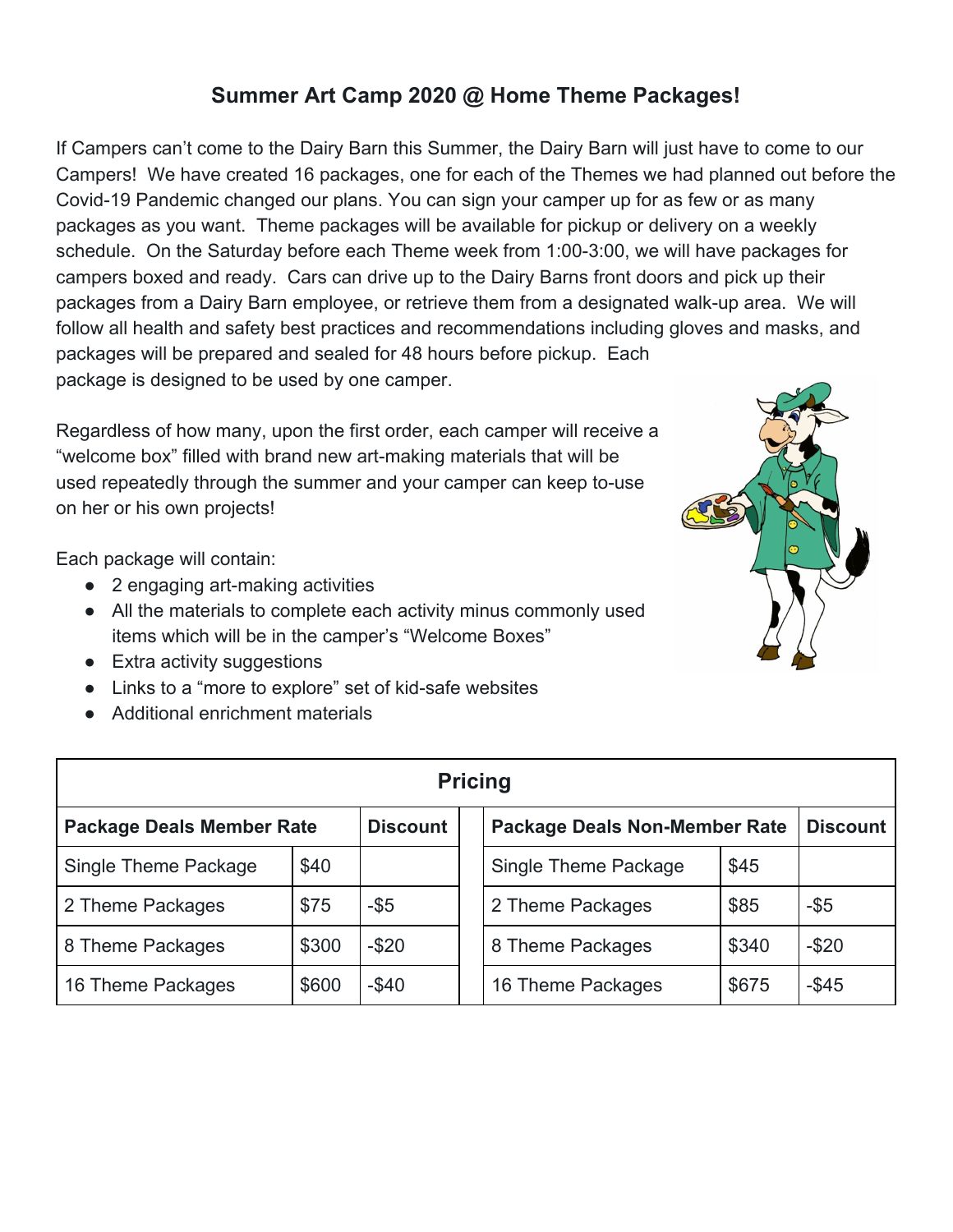# **Packages and Pick Up Schedule**

### **Week 1: Package Pick Up Saturday, May 30th for the week of June 1-5**

### **Package #1 Art of Our Appalachian Woods**

Home Sweet Home! Our Southeastern Ohio home offers the inspiration for a rich culture of art-making. Activities combine camper observations and some truly unique and exciting ways of making art. Campers will explore the attributes of different native plants, learn about creating images of Appalachian mountains, and more in this package celebrating life in beautiful Appalachia.

### **Package #2 Art Outside**

Campers are invited to step outside (with your help of course!) and soak in the beauty of nature--Check out those Trees! What incredible clouds! Smell that freshly cut grass! Campers will create there own about outdoor nature installations like the famous Artist Andy Goldsworthy as they learn different ways to make art outside, and observe some art that nature has created!

### **Week 2**: **Package Pick Up Saturday, June 6 for the Week of June 8-12**

Both themes in these packages have long histories as entertaining and educating visual art forms. They rise above language barriers to provide beautiful, weird, exciting visual images. In our Circus theme, campers will explore both dreamy 2-dimensional representations of circus life and they'll have the chance to practice some circus-related movements and juggling! Puppets are next and campers will have the chance to create a couple of different types of puppets as well as explore the art of storytelling.

### **Package #3 What a Circus!**

What is entertaining? Human skills and daring acts. Incredible animals. Humor, laughter, general goofiness. The beauty of the circus lies in its purely visual nature, with no language barriers to slow it down. Learn about Artist Marc Chagal and his "Le Cirque series" while making a colorful picture with oil pastels, and practice tumbling and juggling and more!

### **Package #4 Puppets**

Puppetry is an ancient form of theater that may even date back to 3,000 B.C. Puppets are figures—animal, human, abstract—that are manipulated or used by human hands, not by mechanical means. Puppets can be found all over the world in various forms: hand puppets, Marionettes, stick puppets, shadow puppets, and finger puppets. Puppets are an amazing and fun way to convey a story to an audience. All the worlds a stage! Or at least, the whole house can be! Campers will learn about different kinds of puppets and make a variety of storytelling puppet theater projects!

# **Week 3: Package Pick Up Saturday, June 13 for the Week of June 15-19**

Rainforests and Deserts. Two very diverse and unique biomes. What is astonishing is their interconnectedness. Campers will be given the chance to explore each ecosystem, delving its plant life, its indispensable place in our world, and the animals that depend on its continuing existence. With a mind towards conservation, each project included in these packages gives campers a unique view of the extraordinary beauty and vitality of rainforests and deserts.

### **Package #5 Rainforests**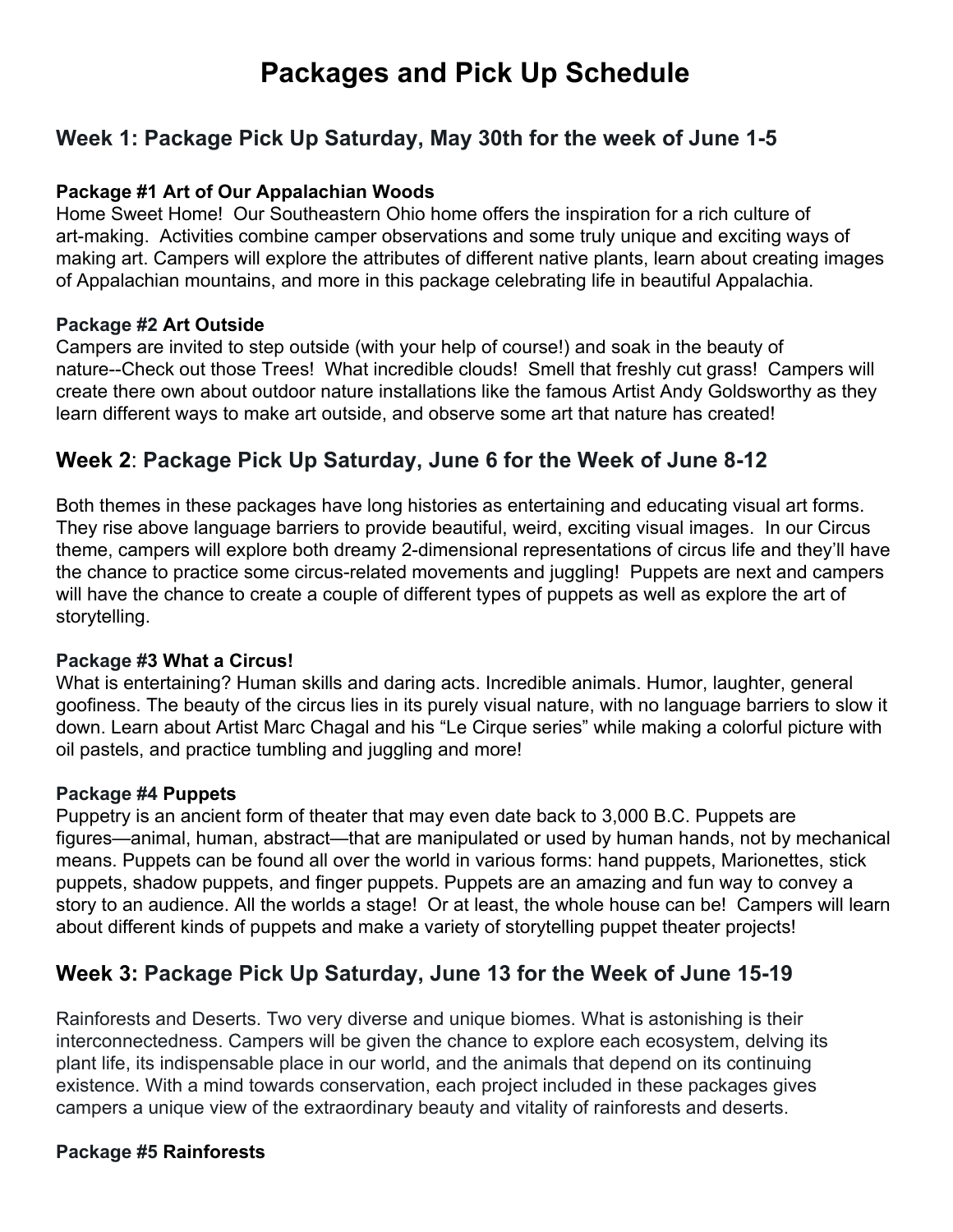Explore carbon-capturing trees like the mighty Kapok Tree, created beautiful mixed media images of animals, and learn how rainforests affect the whole world!

### **Package #6 Deserts**

Special air-dry clay will allow kids to make incredible cacti and they will learn about famous artist Georgia O'Keef and create amazing desert landscapes, and more to explore!

### **Week 4: Package Pick Up Saturday, June 20 for the Week of June 22-26**

Greenland and Iceland are places of great magic and wild beauty. Settled centuries ago they each were influenced greatly by the Vikings but have very different indigenous people. Campers will be given the opportunity to explore The Northern Lights, the wildlife that populates each island, and the beautiful yet functional artifacts used by people hundreds of years ago.

#### **Package #7 Greenland**

Airdry clay snow goggles and watercolor narwhals! Campers will explore the ancient cultures of the Inuit People Native to Greenland!

**Package #8 Iceland** Fleeing political upheaval and later Viking raids, Irish monks are believed to have been the first to arrive in Iceland as temporary settlers, sometime between the seventh and ninth centuries. From the Aurora Borealis to a look at the native wildlife, there is tons to do in this dynamic pack!

### **Week 5: Package Pick Up Saturday, June 27 for the Week of June 29 - July 3**

#### **Package #9 Wizards!**

Always a favorite week of Art Camp at the Dairy Barn, Wizards packages will be full of magic and mystery! Our young wizards will be assigned some homework from wizarding school and will have the chance to create magic wands, create spells, and practice conjuring some cool art! Watch out for those spell books, they bite!

### **Package #10 Fables and Fairy Tales**

Campers will create royal crowns and craft their own fabulous fables. We also invite folks this week to put homemade fairy houses on the Ora Anderson trail for hikers to enjoy all season! We hope that at the end of the summer we will be able to have a fairy trail walk community event.

### **Week 6: Package Pick Up Saturday, June 27 for the Week of July 6-10**

**\*\*Special Note!** Due to the Holiday, pick up for these packages will be one week early

G'Day Mates (sorry, we had to!). Our themes this week explore the wild and wonderful worlds of Australia and New Zealand. Separated by the Tasman Sea, each island nation holds incredibly diverse plant and wildlife as well as deep-seated cultural heritage. Australia and NZ are outstandingly beautiful, full of incredible birds, crocodiles, and kiwi birds. But their beauty is FRAGILE and we, as citizens of the world, must help to protect them. In learning a bit about each nation, we can begin to see the importance of their existence. Come join us Down Under for a very special exploration of Australia and NZ!!

#### **Package #11 Australia**